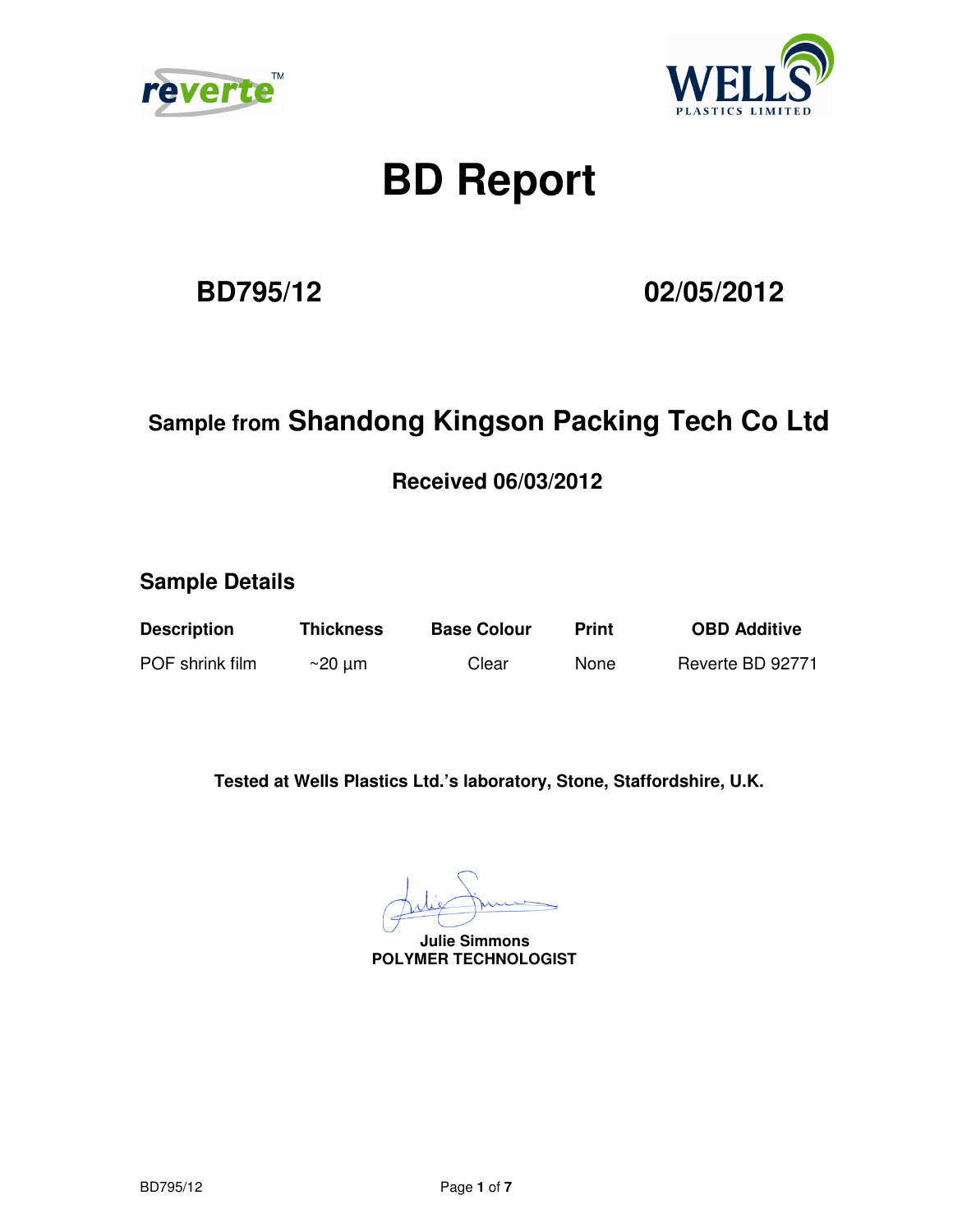



#### **Evaluation of the Oxo-Biodegradable Characteristics of a POF shrink film sample supplied by Shandong Kingson Packing Tech Co Ltd.**

#### **1. Background**

Shandong Kingson Packing Tech Co Ltd interested in using Wells' "Reverte" oxo-biodegradable masterbatch in POF shrink film they produce.

Reverte oxo-biodegradable masterbatch BD 92771 has been recommended for their potential application. This product contains a mixture of a metal ion pro-oxidant, a photoinitiated initial degradation inhibition package and a secondary biodegradation initiator.

The formulation has been developed for a 1% addition to give thin section polyolefin films maintained at 20 $\degree$ C a controlled in-house shelf life of approximately 18 months, a further dwell time, normally around 2 to 6 months after photoinitiation and then a rapid breakdown of film properties resulting in acute embrittlement, normally after around 8 - 18 months. However, thicker section products, some stabiliser packages and specific polymer blends and pigmentation can significantly extend this embrittlement period and thinner sections, mineral fillers etc can shorten it.

One sample was provided for evaluation of its oxo-biodegradable properties. The sample was a clear POF shrink film which was understood to contain Reverte BD 92771. The sample was labelled with a description and an internal testing number to identify it.

#### **2. Sample as received / before testing**



#### **3. Method**

The high molecular weight of commercial grades of polymers render them fundamentally hydrophobic and, therefore, very resistant to direct microbial attack. A reduction of the polymer chain length from its initial value of around 250,000 to a value between 4,000 and 10,000 increases its intrinsic microbial accessibility and enables subsequent biodigestion.

Reverte products initially catalyse the oxo-degradation of the polymer chains and then promote the growth of microbial colonies to expedite the second biodegradation stage.

The initial chain scission (degradation) of the polymer chain causes a serial reduction in polymer molecular weight which ultimately results in acute embrittlement, microfragmentation and biodigestion.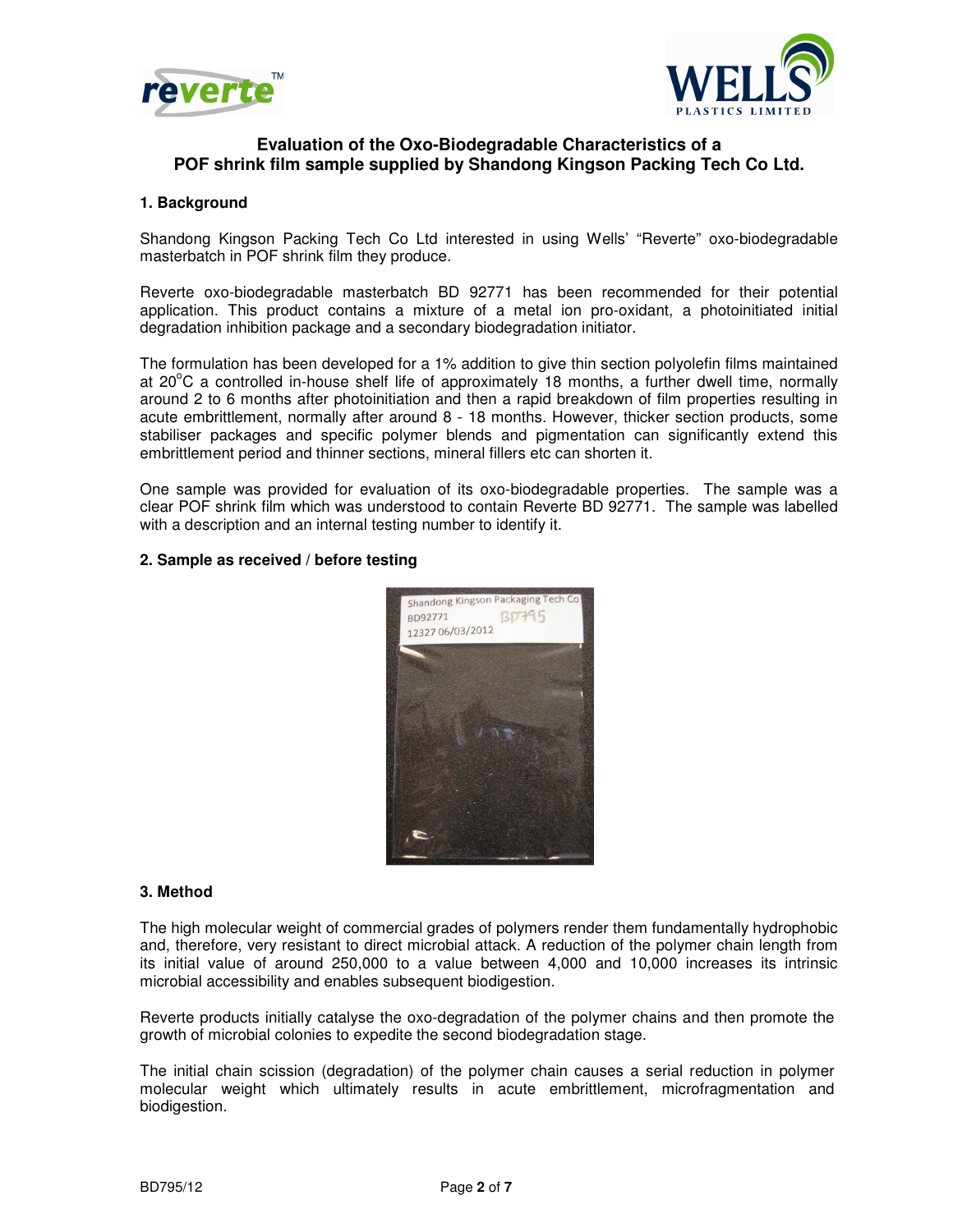



This degradation can be tracked by the measurement of critical physical properties, using test methods such as ASTM D3826 to measure properties such as elongation, but this method is somewhat flawed because as the degradation gets underway the test sample becomes too friable for physical testing.

However, because oxo-degradation causes the formation of a carbonyl group at the point of every scission, measurement of the onset and level of this carbonyl group development in the test product is a more accurate direct measure of its induced degradation by the metal ion pro-degradant system within the Reverte masterbatch. This carbonyl index, as it is directly proportional to the elongation at break, can be used to determine the elongation when the sample is too weak to be conventionally tested. The point of embrittlement in polyolefins is defined as the point at which the elongation at break is  $\leq 5\%$ .

Polyolefins are generally reduced to the embrittled state of ≤ 5% elongation when the carbonyl index is greater than approximately 0.1 to 0.6 depending on the type, grade, pigmentation and thickness of the product under consideration. Thicker sections, stabiliser packages and heavier pigmentations can give critical carbonyl indices far greater then the range given, but the actual critical carbonyl index is readily determined empirically during the testing procedure.

The test sample was aged using a modified ASTM D 5208-01 (Cycle C) test method. The ageing cabinet utilised contained UV lamps to simulate gentle outdoor sunlight. The temperature of the cabinet was maintained at  $50^{\circ}$ C according to the test method.

It should be noted that the level of UV exposure generated in the ageing cabinet is very low and should not be compared with the levels generated, for example, in QUV ageing experiments.

In effect, the UV exposure level is around 26kLy per year in the cabinet. To put this in perspective, to simulate a full year's outdoor exposure in the UK the samples would have to be in the cabinet for around 3 to 4 years, to match a year in mainland Europe they would have to be in the cabinet for around 4 to 5 years and a year in Florida USA would be simulated by 9 to 10 years in the cabinet.

The test piece in this experiment only spent between 2 - 3 weeks in the cabinet; so we can see that the actual UV exposure was relatively slight and that the acceleration of the ageing process should be largely attributed to the higher temperature ( $50^{\circ}$ C) following the photo-triggering stage of the breakdown reaction.

The test specimen was removed after fixed time periods and the carbonyl index determined by Infrared analysis, using a modified ASTM D 5576 test method. In addition the sample was empirically assessed for friability and state of embrittlement. The carbonyl index at the point at which the test piece was fully embrittled was noted and presented as 100% embrittlement. The remaining carbonyl indices were calculated as a percentage of this and presented as "Degree of Embrittlement".

Finally, Arrhenius principles were applied to the results obtained at  $50^{\circ}$ C, transposing them into the real-time results that would be expected at  $20^{\circ}$ C.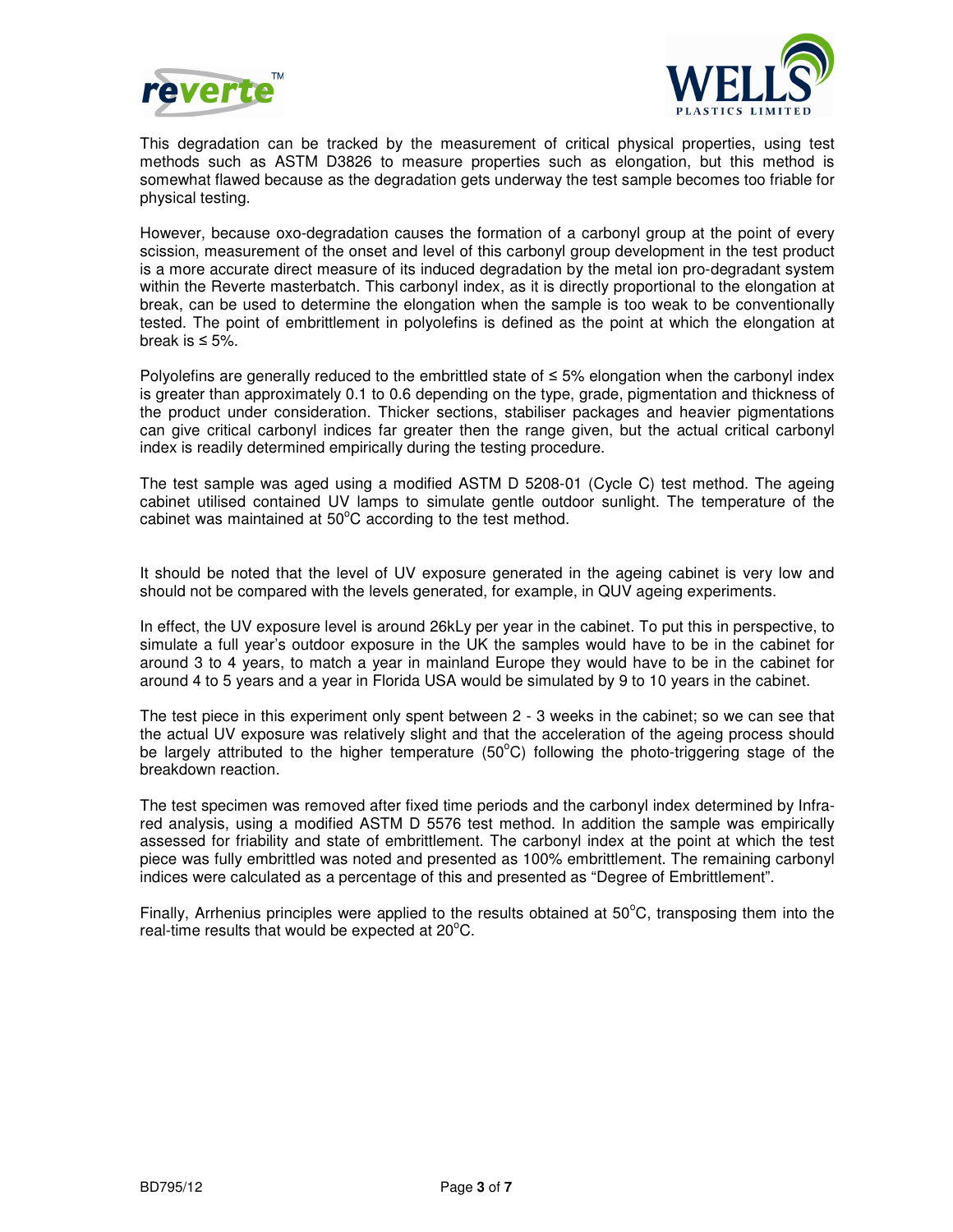



#### **4. Results**

#### **4.1 Degree of Embrittlement.**

|                                                   | Degree of Embrittlement (%) |     |     |     |      |      |      |      |      |      |       |
|---------------------------------------------------|-----------------------------|-----|-----|-----|------|------|------|------|------|------|-------|
| <b>Accelerated Ageing Time</b><br>(hours at 50°C) | 0                           | 24  | 72  | 96  | 168  | 216  | 240  | 264  | 384  | 456  | 480   |
| <b>Calculated Time</b><br>(months at 20°C)        | 0.0                         | 0.5 | 1.6 | 2.1 | 3.7  | 4.7  | 5.2  | 5.8  | 8.4  | 10.0 | 10.5  |
| <b>Wells PE control</b>                           | 0.0                         | .0  | 3.0 | 4.0 | 7.0  | 9.5  | 11.0 | 12.0 | 19.0 | 23.0 | 24.0  |
| PP/PE/PP shrink film +<br>Reverte                 | 0.0                         | 0.1 | 0.9 | 2.9 | 11.8 | 28.2 | 35.1 | 43.1 | 78.7 | 96.7 | 107.6 |

A photograph of the test specimen after its accelerated ageing period may be found in Appendix 1.

#### **4.2 Graph of results**



## **Initial Degradation Profile for a clear POF shrink film sample containing**

**Calculated time in months at 20°C**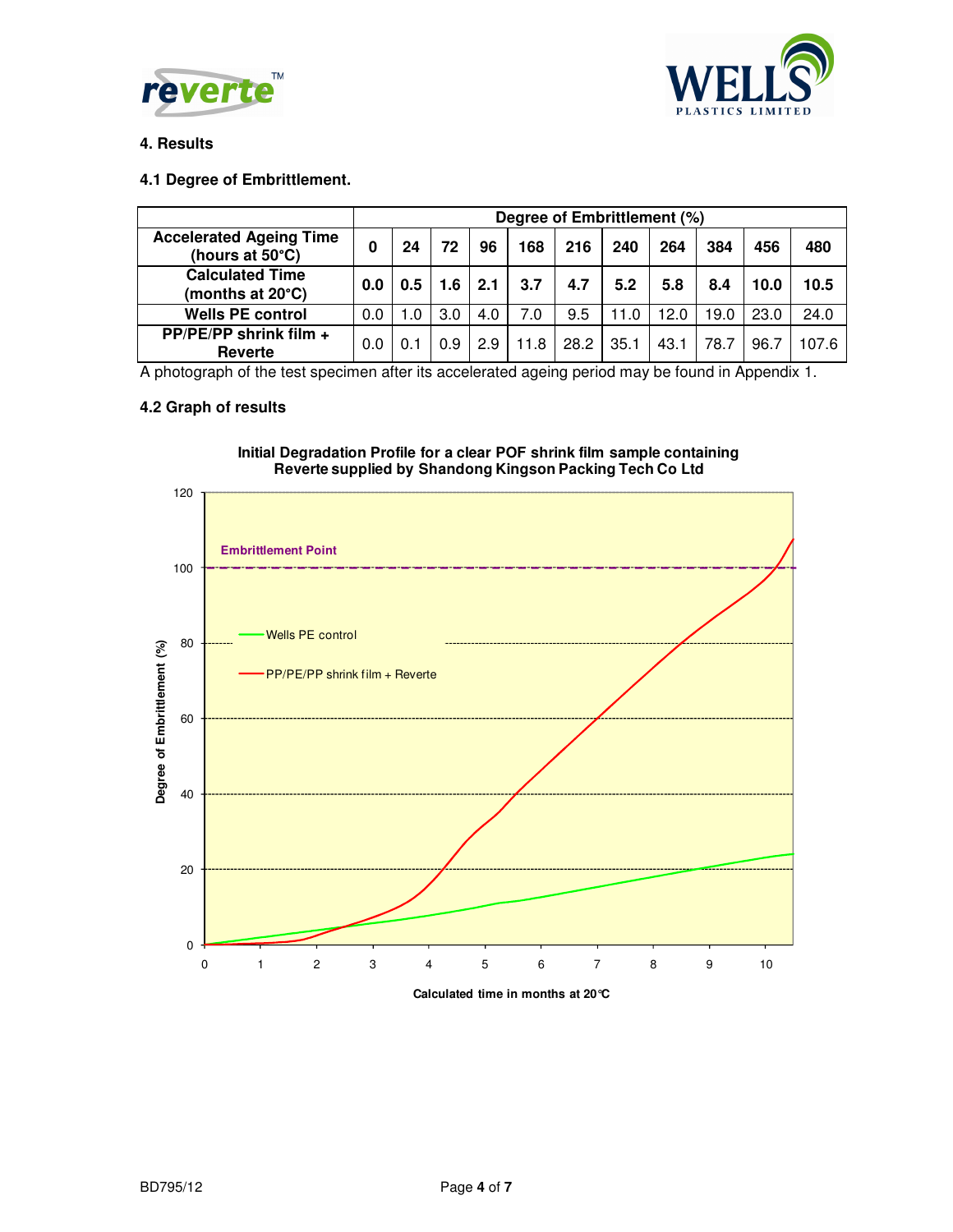



#### **5. Discussion of results**

It is always difficult to precisely quantify results obtained in terms of real-time degradation due to the vagaries of natural conditions. However, the Arrhenius principles that we have applied to the accelerated ageing results enable us to present the results that would be expected from ageing in a real environment at a constant temperature of 20°C in sunlight.

7he clear POF shrink film sample containing Reverte demonstrated a greatly enhanced degradation profile. It showed a marked "dwell time of ~124 accelerated ageing hours (calculated to around 2.7 months at  $20^{\circ}$ C) during which time no induced degradation was evident over the control. This was followed by a steady degradation in physical properties with the sample reaching a point of 100% embrittlement after about 462 accelerated ageing hours (around 10.1 months at  $20^{\circ}$ C).

Chemical analysis of the clear POF shrink film sample indicated that the Reverte masterbatch is appropriate. The multi-layer structure of the film and the appropriate of Reverte will have impacted on the proper time taken for the sample to reach 100% embrittlement.

It can be seen that the sample displayed the characteristic "dwell time" normally exhibited by Reverte containing products. This dwell time gives a greatly enhanced window of confidence in the use of oxo-biodegradable additive technology as no induced degradation is evident for the first time period of the product's calculated lifetime following photo-triggering.

Finally it should be noted that even when a control film may have degraded through normal UV/oxidative attack, this doesn't mean that the chain scission will continue in a uniform and controlled manner until the chains are short enough for microbial digestion.

This is what the use of the Reverte additive does and it is this, together with the secondary phase biodegradation promoter, which speeds up and facilitates the ultimate biodegradation of the plastic following the initial oxo-breakdown.

It should be re-stated that these are idealised real-time projections based on accurate accelerated laboratory ageing and, as previously stated, natural climatic conditions of sunlight, soil temperature etc do vary. These extrapolated results have, therefore, been prepared in good faith, but any potential user would have to carry out his own empirical observations to ensure that the product was fit for his purpose in the precise ageing regime employed.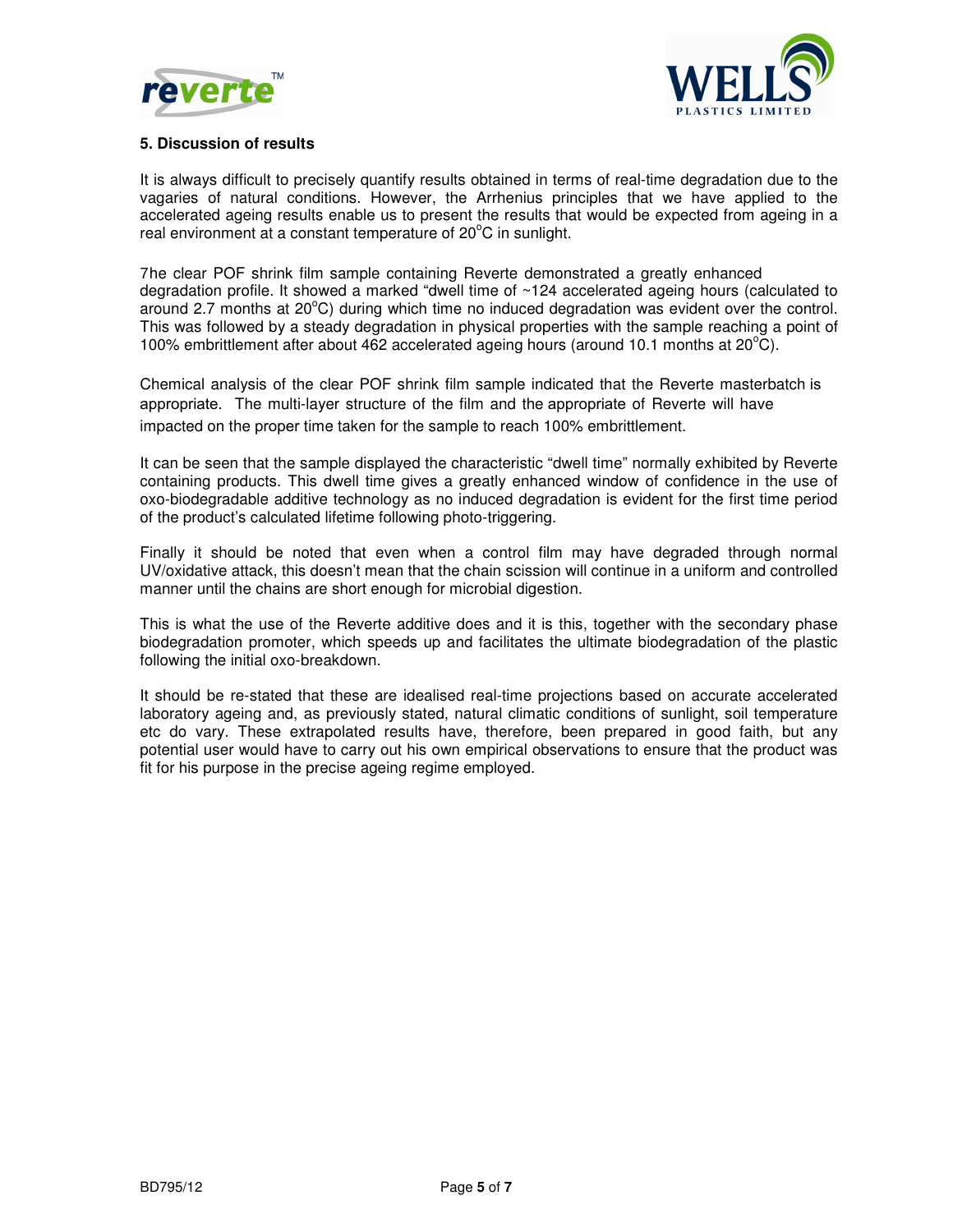



#### **6. Conclusions.**

- 1. The addition of Reverte masterbatch to the POF shrink film sample supplied has been shown to be effective in introducing an oxo-biodegradable characteristic, giving a readily distinguishable dwell time after photo initiation followed by a steady progression towards embrittlement.
- 2. Analysis of the POF shrink film sample showed that the addition of Reverte masterbatch had been appropriate and this together with the multi-layer structure of the film will have impacted on the proper time taken for the film to reach 100% embrittlement.

 **Julie Simmons 02/05/12 POLYMER TECHNOLOGIST** 

Wells Plastics Limited, Emerald Way, Stone Business Park, Stone. Staffordshire. ST15 0SR. UK Tel : +44 (0)1785 817421 Fax : +44 (0)1785 817771 e-mail technical@wellsplastics.com

This information is correct to the best of our knowledge, but we would recommend that users make their own assessment to confirm that the material meets their requirements. We accept no liability for any damage, loss or injury resulting from the use of this information. Freedom from patent rights must not be assumed.